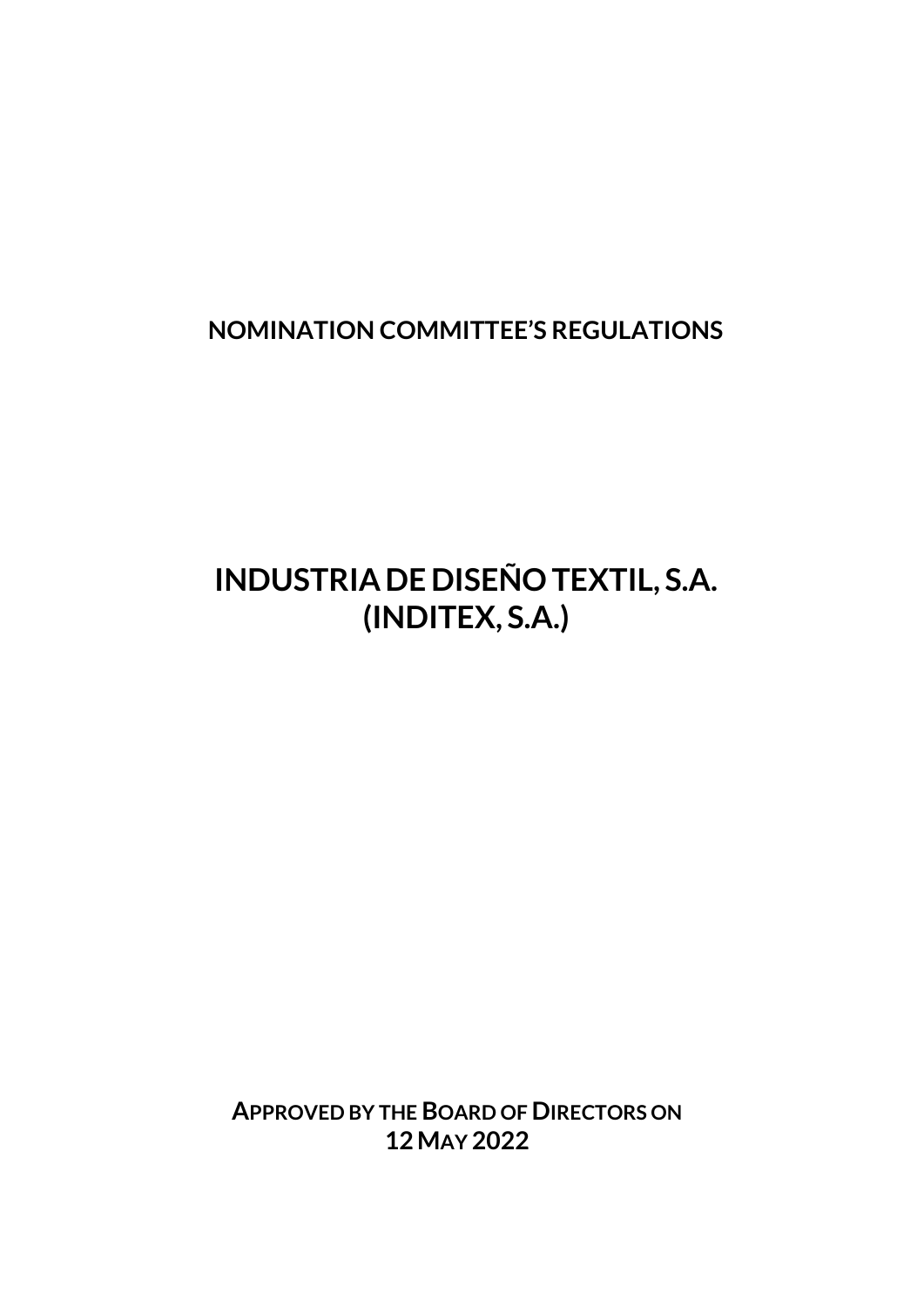## **TABLE OF CONTENTS**

| Section 7. Powers relating to the evaluation and re-election of directors 8              |  |
|------------------------------------------------------------------------------------------|--|
|                                                                                          |  |
|                                                                                          |  |
|                                                                                          |  |
|                                                                                          |  |
|                                                                                          |  |
|                                                                                          |  |
|                                                                                          |  |
|                                                                                          |  |
|                                                                                          |  |
|                                                                                          |  |
|                                                                                          |  |
|                                                                                          |  |
|                                                                                          |  |
|                                                                                          |  |
| Section 19. Duties of Committee members<br>13                                            |  |
|                                                                                          |  |
|                                                                                          |  |
|                                                                                          |  |
|                                                                                          |  |
| Section 23. Relations with the Chair, the CEO and other executive directors, if any, the |  |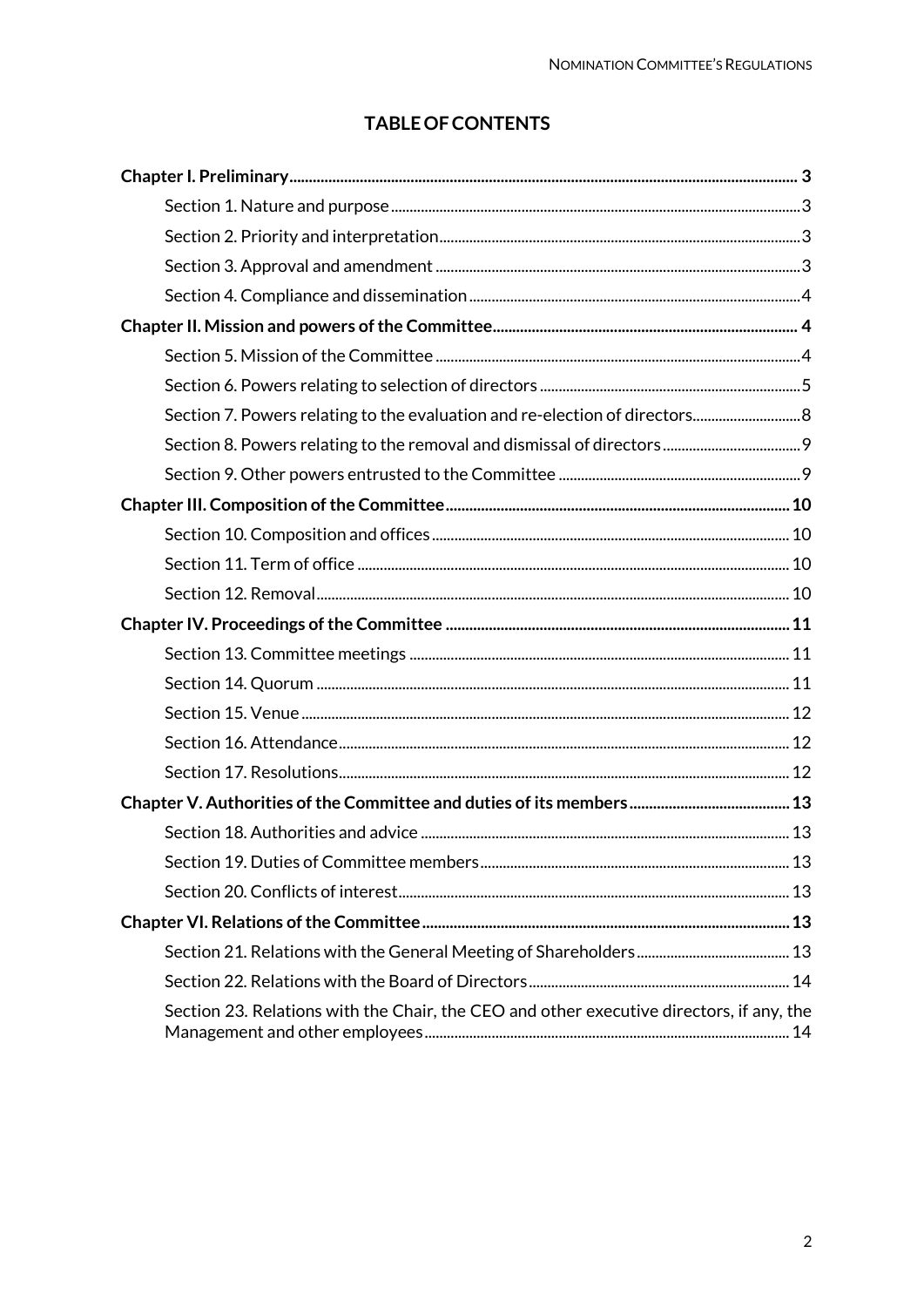#### **CHAPTER I.PRELIMINARY**

#### <span id="page-2-1"></span><span id="page-2-0"></span>**Section 1. Nature and purpose**

- 1. Pursuant to the corporate governance system, of Industria de Diseño Textil, S.A. (Inditex, S.A.) (the "**Company**"), the Board of Directors has set up the Sustainability Committee (the "**Committee**"), a permanent internal consulting and advisory body, without executive duties, with information, oversight, advisory and proposal-making powers within its scope of action, which shall be governed by the provisions set forth in applicable regulations, the Articles of Association, the Board of Directors' Regulations and in these Nomination Committee's Regulations, (the "**Regulations**").
- 2. These Regulations seek to determine the guidelines for action of the Committee, the basic rules of its organization and proceedings and the standards of conduct for its members, fostering its independence.

#### <span id="page-2-2"></span>**Section 2. Priority and interpretation**

- 1. These Regulations further develop and complement the provisions of statute, the Articles of Association and the Board of Directors' Regulations which apply to the Committee and which shall prevail in case of inconsistency with the provisions of the former.
- 2. These Regulations shall be construed pursuant to applicable regulations, the Articles of Association and the Board of Directors' Regulations, as well as to the recommendations on corporate governance of Spanish listed companies and the best corporate governance practices applied in the countries around Spain, from time to time in force
- 3. In the absence of a specific rule and to the extent that they are not incompatible with the nature of the Committee, the provisions of the Board of Directors' Regulations regarding the proceedings of the Committee and namely, calling of the meetings, granting of proxy to another director, quorum, conduct of meetings and system for passing resolutions, casting of votes in writing without a meeting, and approval of the minutes shall apply to the Committee.
- 4. The settlement of any doubts arising from or in connection with the enforcement of these Regulations falls on the Board of Directors pursuant to the general criteria used for the interpretation of legal rules and taking into account the purpose of the Committee.

#### <span id="page-2-3"></span>**Section 3. Approval and amendment**

- 1. The power to approve or amend these Regulations falls on the Board of Directors, at its own behest, at the behest of its Chair or at the behest of the Committee.
- 2. The proposal to amend these Regulations at the behest of the Committee shall be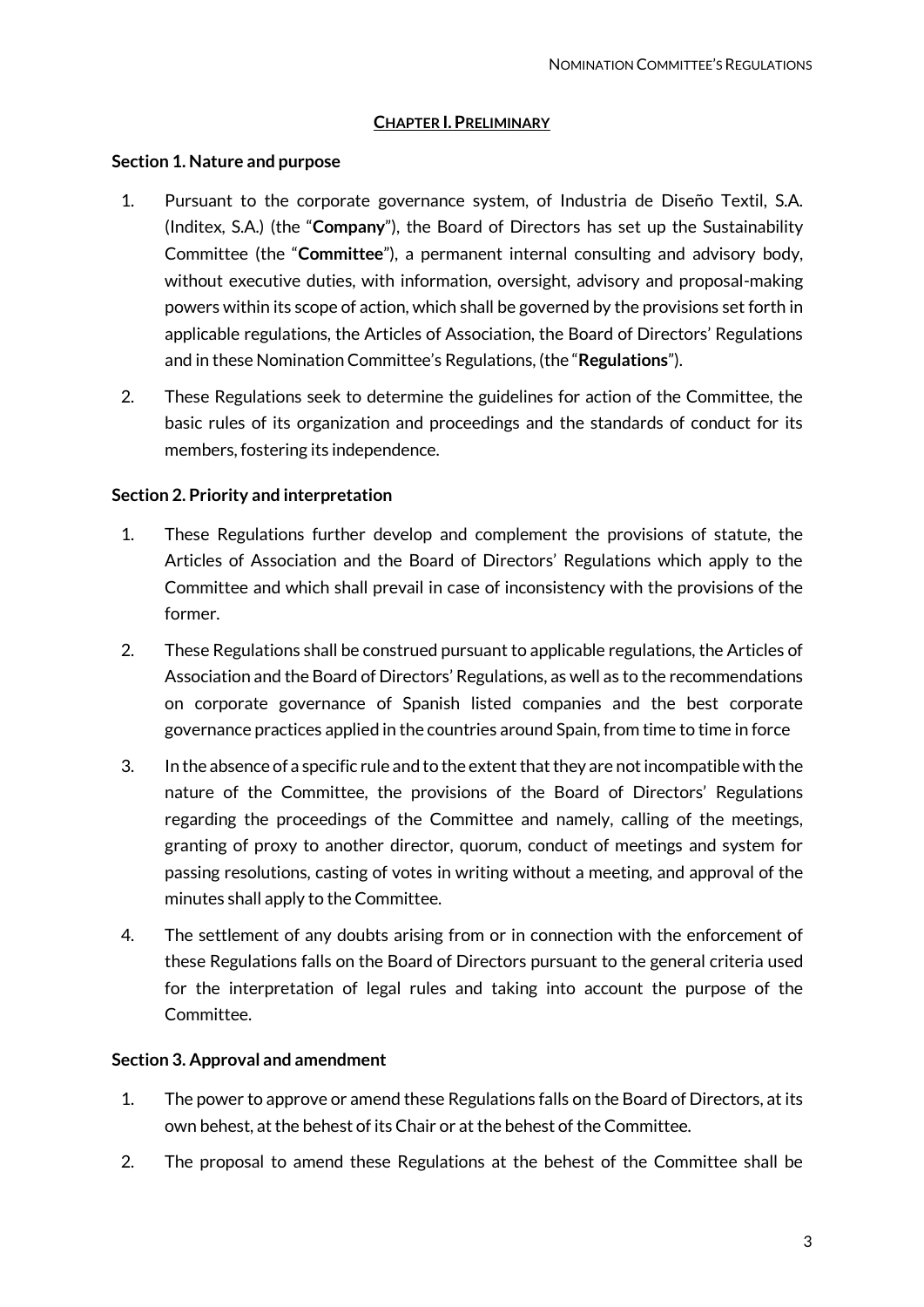accompanied by the relevant memorandum in support of such amendment.

3. The text of the proposal approved and, where appropriate, the memorandum in support drafted by the Committee shall be made available to the directors prior to the meeting of the Board of Directors in which the amendment of these Regulations is to be deliberated on.

#### <span id="page-3-0"></span>**Section 4. Compliance and dissemination**

- 1. Committee members, as well as all other members of the Board of Directors to the extent they are affected, are bound to be familiar with, comply with and enforce these Regulations, for which purpose they shall be posted on the Company's corporate website.
- 2. Additionally, the Committee shall ensure compliance with these Regulations and take all appropriate steps so that they are duly circulated within the Company and its subsidiaries (the "**Group**").

#### **CHAPTER II.MISSION AND POWERS OF THE COMMITTEE**

#### <span id="page-3-2"></span><span id="page-3-1"></span>**Section 5. Mission of the Committee**

- 1. The main mission of the Committee is to contribute to the attraction and retention of talent in the Company, endeavouring for the Company to rely on the best experts in its governance bodies and senior management and that the applicable recruitment policies are consistent with the Company's strategy.
- 2. In the discharge of its powers, the Committee shall take into account the following basic principles of action:
	- (i) Independence as regards instructions and relations with third parties that may compromise the activity of the Committee.
	- (ii) A constructive dialogue that fosters the freedom of speech of its members and encourages the diversity of opinions.
	- (iii) Ongoing and effective dialogue with the Chairman of the Board of Directors, the Chief Executive Officer and other executive directors, if any, and with the Lead Independent Director; and
	- (iv) Required analytical skills, employing for such purposes external advisors where this is deemed necessary for the appropriate discharge of its duties, namely relating to certain controversial, new, especially complex issues, issues of a technical nature or particularly relevant ones.
- 3. Without prejudice to other tasks it may be entrusted by the Board of Directors, and to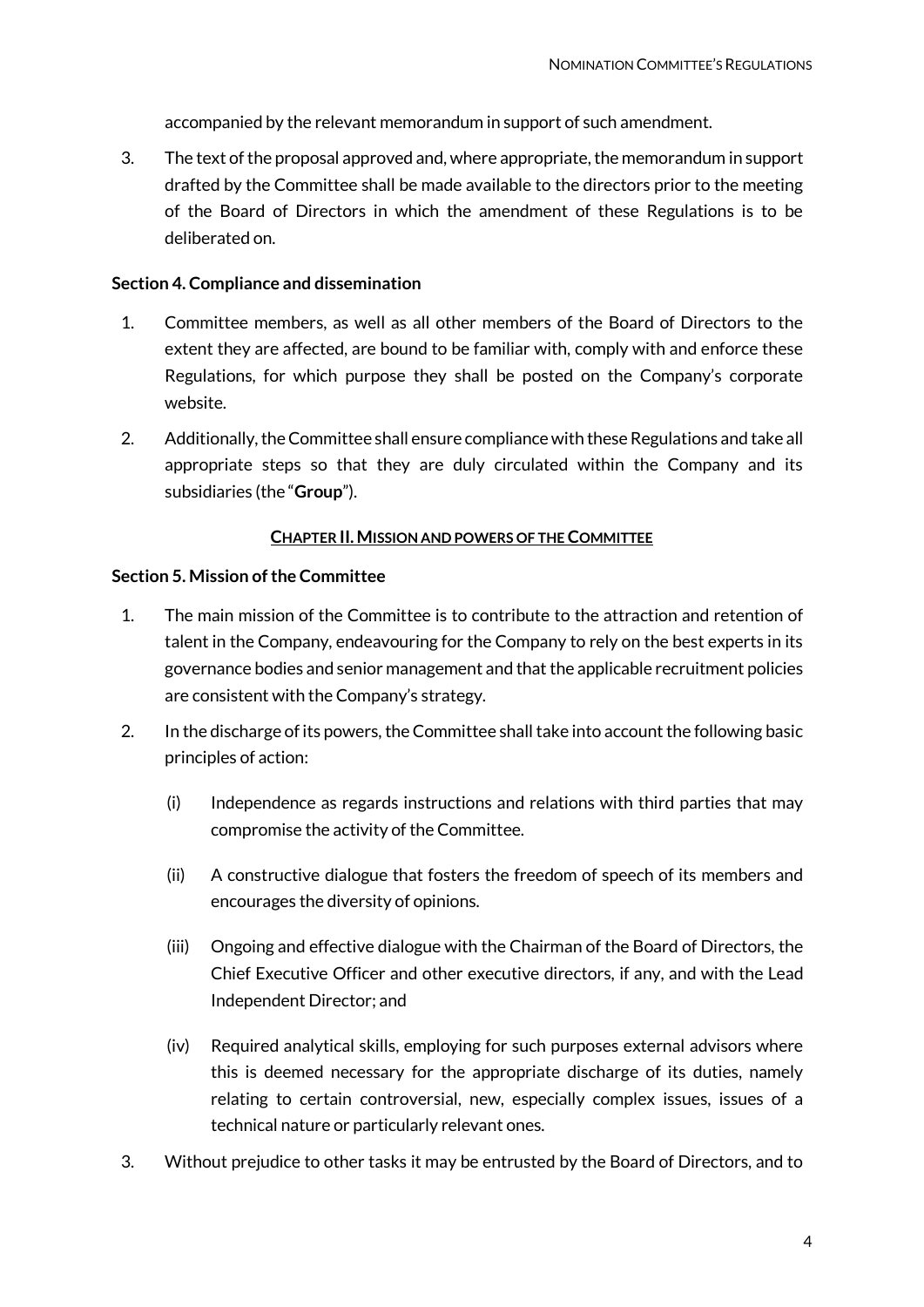other powers it may be reserved by these Regulations, the Nomination Committee shall have the following basic responsibilities:

- (a) To evaluate the responsibilities, knowledge, experience and diversity required on the Board of Directors. For such purposes, to define the functions and qualifications required from candidates who must fill each vacancy, and evaluate the time and contribution required for them to effectively discharge their duties.
- (b) To seek an appropriate composition and a diverse membership on the board of directors and its committees in terms of professional experience, competencies, personal skills, sector-specific knowledge, international experience or geographic origin, age and in particular, gender.
- (c) To table to the Board of Directors the motions on the appointment of independent directors to be appointed through the co-option procedure, or to be submitted to the General Meeting of Shareholders, as well as the motion for the re-election or dismissal of said directors by the General Meeting of Shareholder.
- (d) To issue a report regarding the motions to appoint the remaining directors prior to their appointment through the co-option procedure or to be submitted to the General Meeting of Shareholders, as well as the motions for their re-election or dismissal by the General Meeting of Shareholder.
- (e) To issue a report regarding the motions to appoint and to dismiss senior managers, supporting the existence of a significant number of female senior managers in the company; and,
- (f) Without prejudice to the responsibilities of the Lead Independent Director, should there be any, to review and arrange for the succession of the Chair of the Board of Directors, the CEO and other executive directors, if any, of the Company and, where appropriate, to raise motions to the Board of Directors in order for such succession to take place in an orderly and planned manner.

## <span id="page-4-0"></span>**Section 6. Powers relating to selection of directors**

With regard to the selection of directors, the Committee shall have the following main duties:

(a) To issue a report on the Diversity of Board of Directors Membership and Director Selection Policy approved by the Board of Directors, which should encourage an appropriate composition and diverse membership on the board and its committees and support the existence of a significant number of female senior managers in the company and verify on an annual basis policy compliance.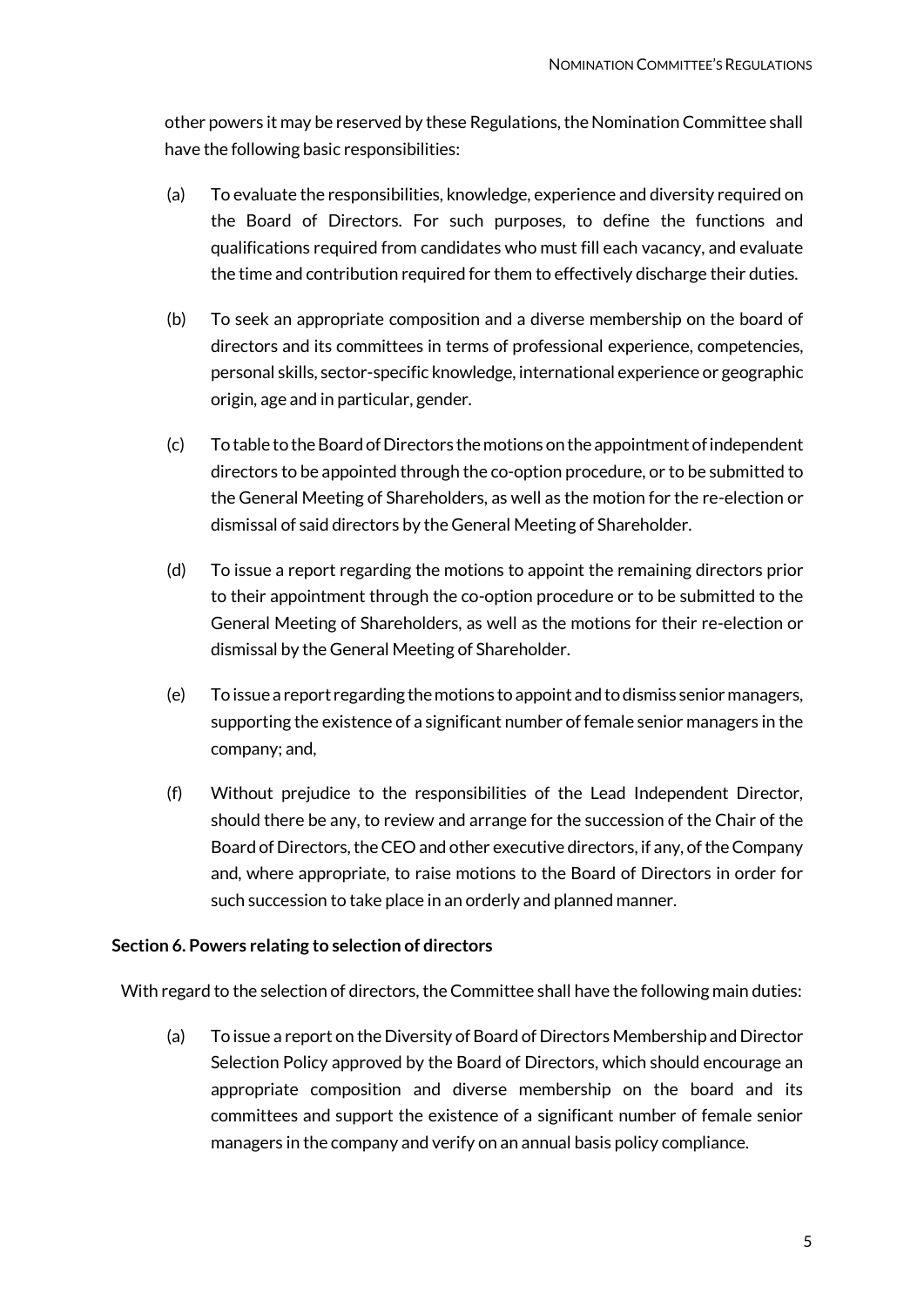- (b) To set up and review the criteria that must be adhered to regarding an appropriate composition and diverse board membership and the selection of prospective candidates. In particular, (i) to analyse the competences, knowledge, experiences and other occupations of the current directors and to set up and keep updated a board skills matrix, and, on the basis of that matrix, to define the profiles and duties required of candidates that must fill each vacancy; and (ii) to consider the time and dedication required for the appropriate and effective discharge of the office.
- (c) To ensure that, upon filling new vacancies or upon appointing new directors, selection procedures shall encourage diversity ensure the absence of any manner of discrimination and shall follow merit-based approach.
- (d) To set a representation target for the least represented gender on the Board of Directors and to provide guidance on how to reach such target. At any rate, for the purposes of ensuring a balanced presence of men and women on the board, efforts should be made so that at least by the end of 2022 female directors would account for at least 40% of the board seats. Under no circumstances shall such percentage be less than 30% at any given time before the expiry of such deadline.
- (e) To take into account the proposals submitted by any director, provided that the prospective candidate meets the requirements to be eligible, as well as those set out in the Diversity of Board of Directors Membership and Director Selection Policy.
- (f) To assess the convenience of outsourcing the search for candidates and, as the case may be, to hire the services of external advisor.
- (g) To receive motions and select the prospective candidates to be appointed, where appropriate, to the Board of Directors, assessing their ability, qualifications, knowledge and experience required, and verifying their availability and independence and the absence of any disqualifications or prohibitions, regardless of the category to which they are going to be ascribed and of who has proposed them, and to assess the circumstances required for them to qualify as a given type of director.

For such purposes, the Chair of the Committee must meet with each candidate and place on record the outcome of the meetings and of the process, as well as the evaluations of the final or most qualified candidates.

(h) To submit its motions or reports, where appropriate, to the Board of Directors for the appointment through the co-option method or to be submitted to the decision of the General Meeting of Shareholders, outlining in them the outcome of the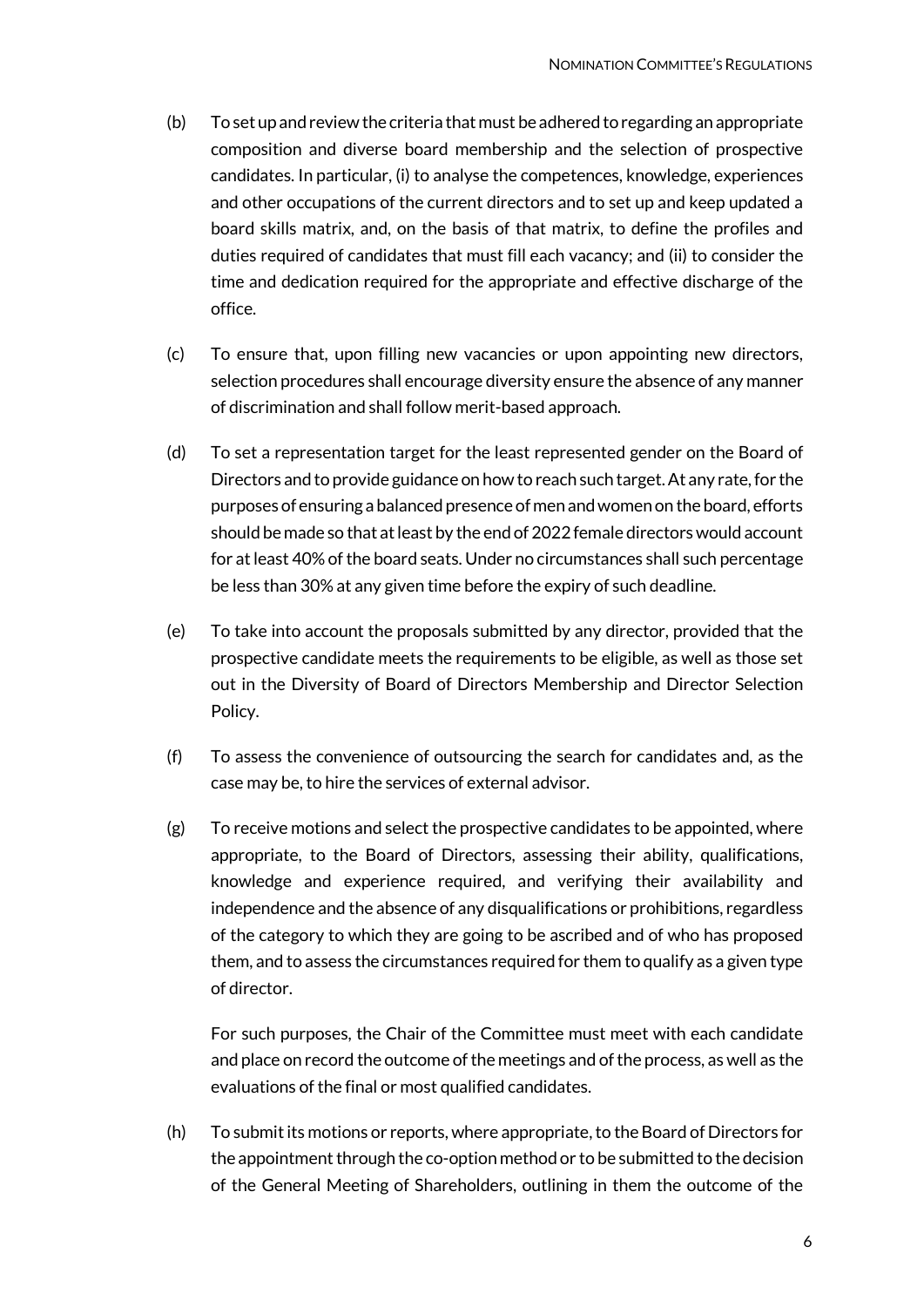analysis made of needs of the company and the competencies required by the Board of Directors, as well as the reasons that justify the suitability of the candidate proposed and identifying, if applicable, who has proposed the selected candidate.

- (i) To report on the appointment of internal offices of the Board of Directors and its Committees (Chairman, Deputy Chairman/Chairmen, Chief Executive Officer, Lead Independent Director, Secretary and Deputy Secretary)).
- (j) To propose to the Board such members that must sit on each Committee, verifying that they have the required knowledge, skills and experience to discharge the duties they are entrusted with on each Committee, encouraging a diverse membership on each board committee with regard to professional experience, competencies, personal skills, sector-specific knowledge, age, and gender, taking into account the restrictions that are a result of the smaller size of the Committee.
- (k) To receive from new directors a formal written statement whereby their represent to be aware of and accept their role on the Board, the terms of their duties, their legal and statutory obligations and the prevailing nature of the Company's best interest over their own interest.

Likewise, the Committee shall gather from the directors, at least on an annual basis, a statement regarding their relations with significant shareholders, other potential conflicts of interest situations and any other information on their other activities.

- (l) To verify, where appropriate, the information provided in the Annual Corporate Governance Report, about the reasons why certain proprietary directors may have been appointed, at the behest of any shareholder whose stake is lesser than the minimum shareholding that is deemed to be significant pursuant to the prevailing laws in force, or according to which formal requests of presence on the Board of Directors made by shareholders whose stake is the same or higher than others at whose request proprietary directors may have been appointed, have not been attended.
- (m) Without prejudice to the responsibilities of the Lead Independent Director, should there be any, to review and arrange for the succession of the Chair of the Board of Directors, the CEO and other executive directors, if any, of the Company and, to table, where appropriate, proposals to the Board of Directors for such succession to take place in an orderly and planned manner, in line with the goals set in the Diversity of Board of Directors Membership and Director Selection Policy.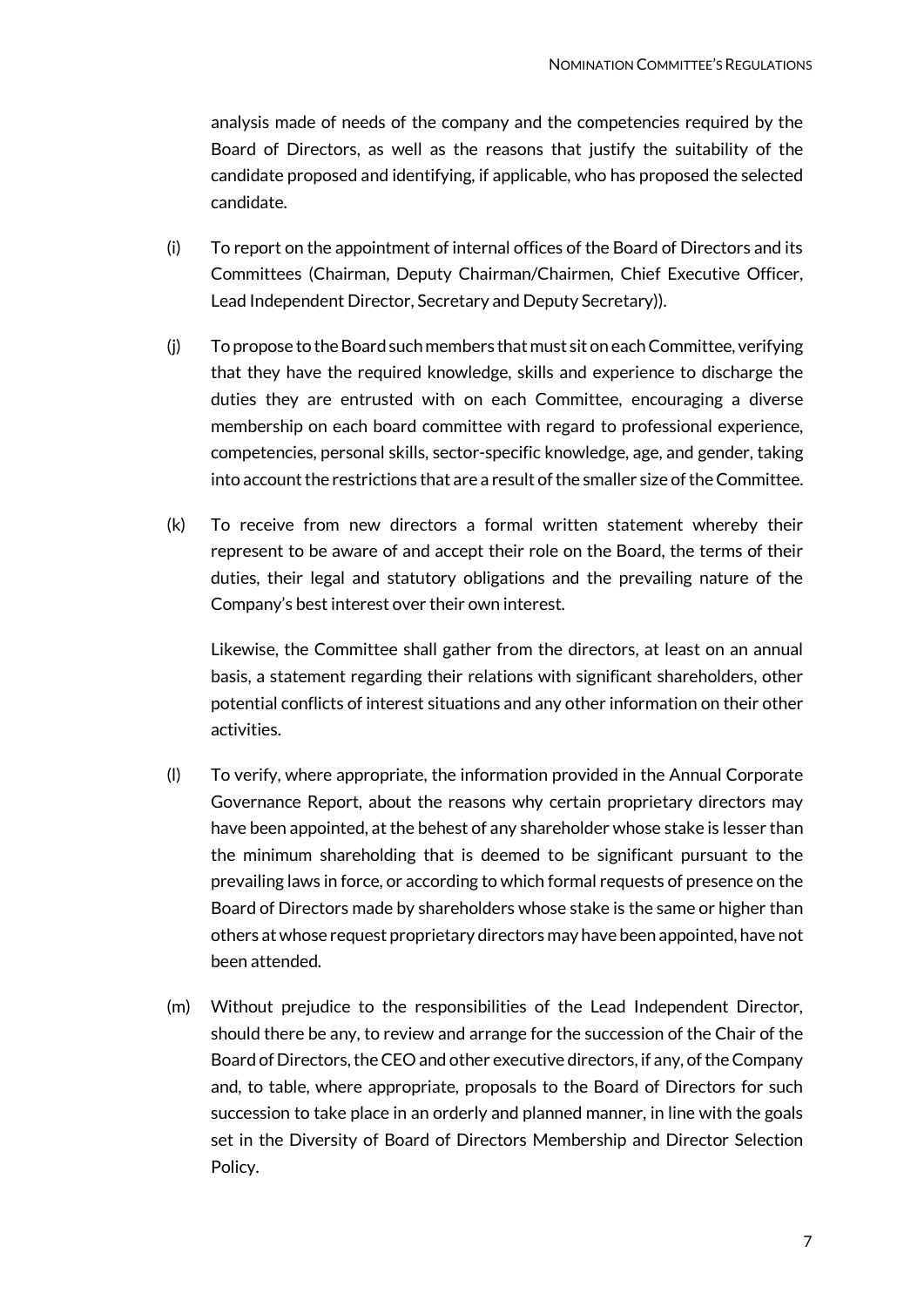- (n) To regularly review the succession plan of the Chairman of the Board of Directors, of the Chief Executive Officer, and of the others executive directors of the Company, should there be any, where this is recommended under the new circumstances.
- (o) To be regularly apprised of the succession and career plans of Senior Executives.

## <span id="page-7-0"></span>**Section 7. Powers relating to the evaluation and re-election of directors**

With regard to the evaluation and re-election of directors, the Committee shall have the following main duties:

(a) To establish and oversee an annual programme for evaluating the performance of the Board of Directors, the Chair, the CEO and board committees, and in particular, to follow-up on the attendance by directors at board meetings and the meetings of committees on which they sit.

For such purposes, to consider the other occupations of directors, being entitled to gather such information and/or documentation as it may deem necessary or expedient and, to propose, if appropriate, the necessary measures to ensure that directors actually dedicate the necessary time to their board responsibilities.

- (b) To take part in the annual evaluation of the performance of the Chairman of the Board of Directors and the Chief Executive Officer, pursuant to the provisions of the Company's corporate governance system.
- (c) To report on an annual basis to the Board of Directors on the evaluation of the Board of Directors itself, the Committee, the directors, and to propose an action plan or recommendation to amend any potential weaknesses detected or to improve the operation of the Board of Directors and its committees.

Likewise, the Committee shall report on an annual basis to the Board of Directors and the performance of the Executive Chairman and the Chief Executive Officer.

- (d) To consider discussing with the directors the results of their individual evaluations and, if appropriate, the action to be taken to improve performance.
- (e) To verify, where appropriate, the independence of the consultant which assists the Board of Directors with the evaluation process.
- (f) To examine, prior to the end of the term of office of a director, the advisability of their re-election, as well as their continuance, if applicable, on the committees of the Board of Directors on which such director serve, taking into account the necessity of a gradual refreshment of the Board and the goals set in the Diversity of Board of Directors Membership and Director Selection Policy and.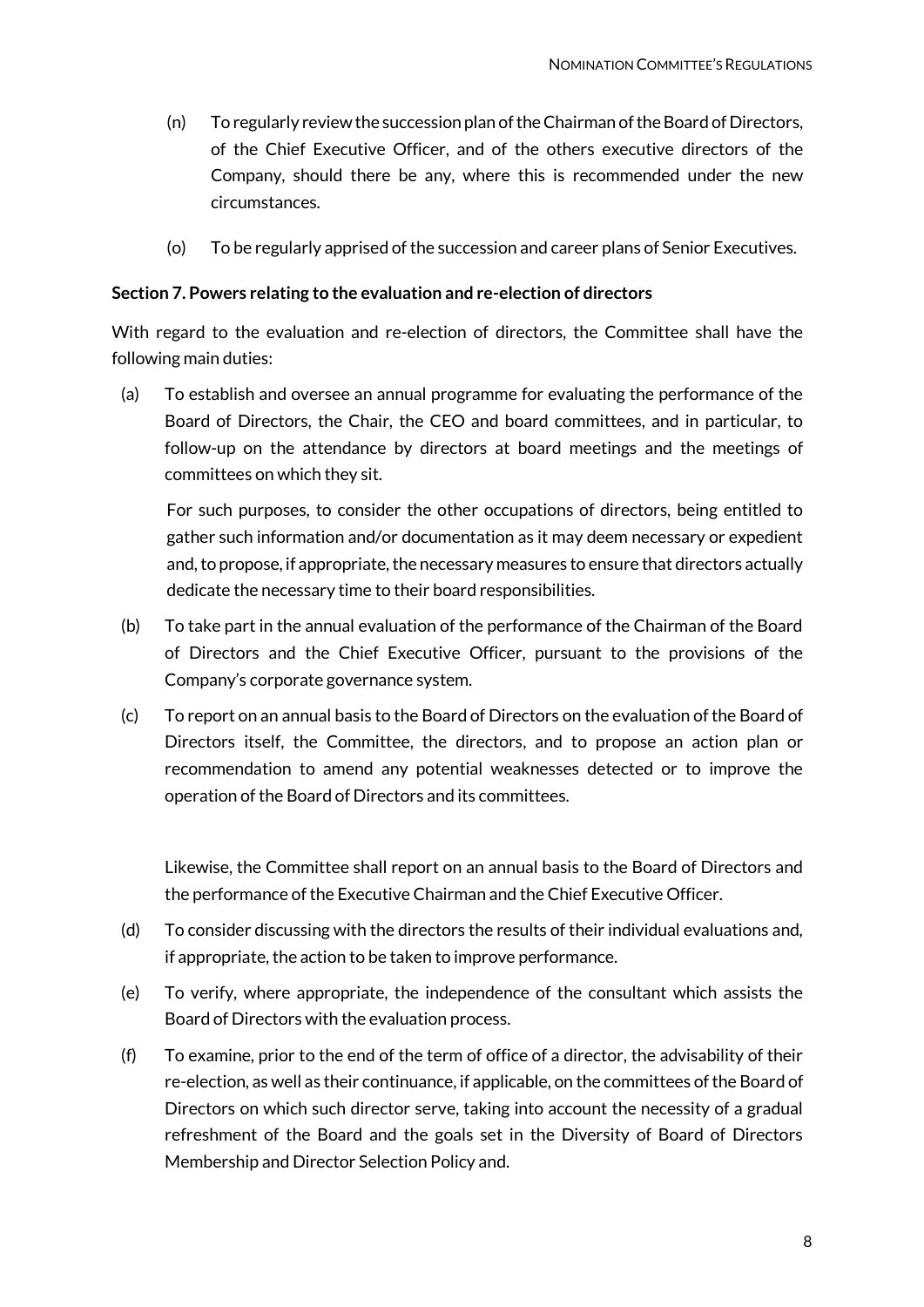- $(g)$  To verify that the director to be re-elected continues to meet the general requirements applicable to all directors of the Company pursuant to applicable regulations and the Company's corporate governance rules, as well as assess the quality of work, the dedication to office and the availability of the director in question during their previous tenure; and
- (h) To submit to the Board of Directors its motion (in the case of independent directors) or report (in the case of the remaining directors) regarding the re-election of directors by the General Meeting of Shareholders.

## <span id="page-8-0"></span>**Section 8. Powers relating to the removal and dismissal of directors**

With regard to the removal and dismissal of directors, the Committee shall have the following main duties:

(a) To submit to the Board of Directors the proposal on the removal or, where appropriate, to report on the proposal of removal of independent directors before the expiry of their term of office, on account of the existence of grounds for resignation or dismissal pursuant to applicable regulations or the corporate governance rules of the Company.

In particular, the Committee should review any circumstances affecting directors which might harm the name or reputation of the company, as well as any criminal charges brought against them and attending to the particular circumstances, report to the board of directors as soon as possible on any measures which should be adopted which may consist of calling on a director to resign, proposing his/her dismissal or opening an internal investigation; and

(b) In case of resignation of any director, to ensure the transparency of the process and to gather the information deemed appropriate for that purpose.

#### <span id="page-8-1"></span>**Section 9. Other powers entrusted to the Committee**

Additionally, the Committee shall have the following duties:

- (a) To propose the appointment and dismissal of the Chief Audit Officer, following a report of the Audit and Compliance Committee.
- (b) To report on the proposals to appoint and/or dismiss senior managers, supporting the existence of a significant number of women, and to gather information about the process of their evaluation.
- (c) To issue reports and carry out proceedings that fall under its purview, pursuant to the corporate governance system of the Company, or upon request of the Board of Directors or its Chair.
- (d) To design and periodically organise the induction and refresher programmes for directors as it may deem appropriate; and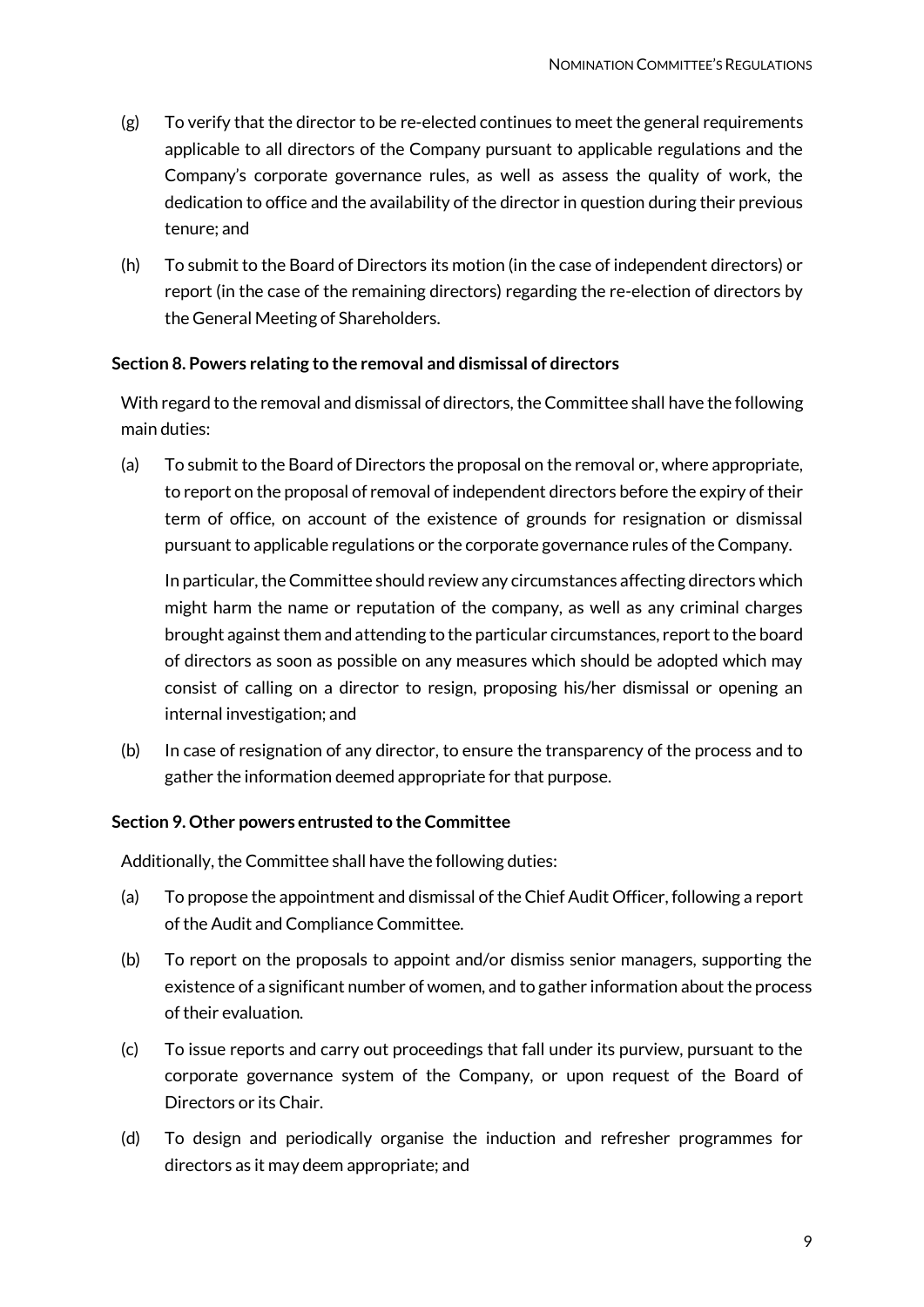(e) To issue a report before the authorization or release by the Board of Directors of the obligations arising from the duty of loyalty of directors, when this does not fall under the purview of the General Meeting of Shareholders.

#### **CHAPTER III.COMPOSITION OF THE COMMITTEE**

#### <span id="page-9-1"></span><span id="page-9-0"></span>**Section 10. Composition and offices**

- 1. The Committee shall be made up of a number of non-executive directors being no less than 3 and not greater than 7, the majority of whom shall be independent.
- 2. Members of the Committee shall be appointed by the Board of Directors after report of the Nomination Committee.

The Board of Directors shall strive to ensure that the members of the Committee, especially its Chair, have the appropriate knowledge, expertise and experience to perform the duties entrusted to them, including on corporate governance issues, analysis and strategic assessment of human resources, selection of directors and senior managers and the assessment of the suitability requirements legally provided for the performance of senior management functions.

Likewise, the Board of Directors shall encourage a diverse membership on the Committee as regards professional experience, competences, personal skills, sectorspecific knowledge, international experience or geographic origin, age and gender, taking into account the restrictions that are a result of the smaller size of the Committee.

- 3. The Board of Directors shall appoint a Chair from among the independent directors sitting on the Committee, ensuring that they are duly qualified and available.
- 4. The Board of Directors shall also appoint a Secretary of the Committee, who needs not be a director or a member of such Committee; in which case, the Secretary shall have the right to speak but not to vote.

#### <span id="page-9-2"></span>**Section 11. Term of office**

- 1. Members of the Committee shall sit thereon while they remain as directors of the Company, except if the Board of Directors resolves otherwise.
- 2. Committee members who are re-elected to the board of directors by the Company by resolution of the Annual General Meeting shall continue sitting on the Committee, without the need for a new election, without prejudice to the power of revocation that lays with the Board of Directors.

## <span id="page-9-3"></span>**Section 12. Removal**

Committee members shall vacate office:

(a) When they cease to be directors of the Company;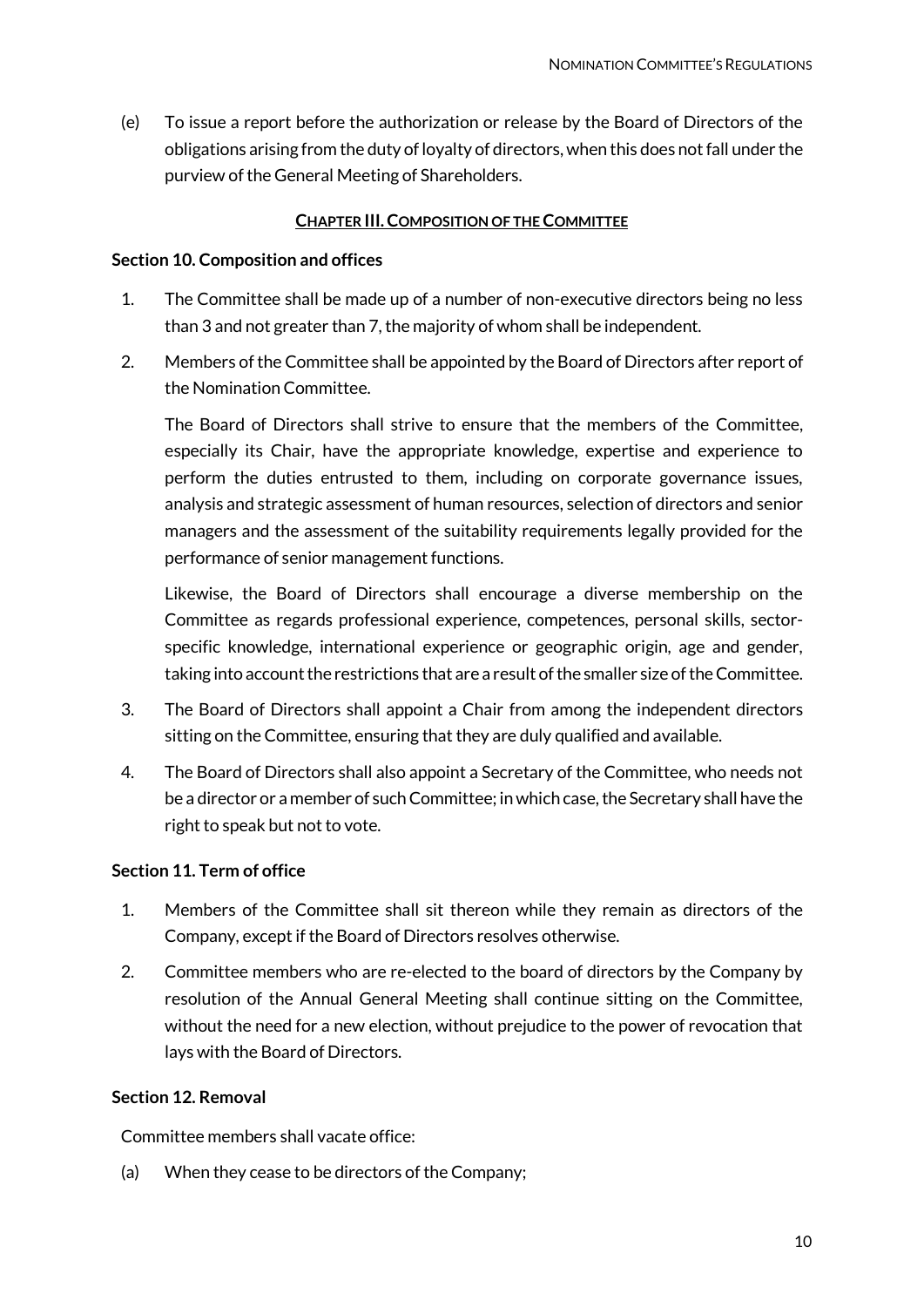- (b) When they cease to be non-executive directors, even if they remain on the board of directors; or
- <span id="page-10-0"></span>(c) By resolution of the Board of Directors.

## **CHAPTER IV.PROCEEDINGS OF THE COMMITTEE**

#### <span id="page-10-1"></span>**Section 13. Committee meetings**

- 1. The Committee shall meet, at least three times a year and each time that its Chair calls it. The Chair must call the Committee whenever the Board of Directors or its Chair would request the issue of a report or the approval of proposals within the scope of its powers and, in any case, whenever it is useful for the successful performance of its functions. The Committee shall also meet when so requested by at least one third of its members; in such case, the meeting shall be called by the Chair to be held within fifteen days of the request.
- 2. Ordinary meetings shall be called by letter, fax, telegram or e-mail and the notice must be signed by the Chair or the Secretary. The notice calling the meeting shall be given at least 3 days in advance.

The notice of the meeting shall always include the agenda and it shall be accompanied by the duly summarised and prepared relevant information.

3. The Chair may call extraordinary meetings when in their view, the circumstances so justify; in such cases the notice period and the remaining requirements laid down in the above paragraph shall not apply.

The Chair may also arrange working meetings to prepare committee meetings on specific topics apart from the formal meetings of the committee.

4. The Committee shall prepare an annual work plan and apprise the Board thereof, including at least the specific targets for the year and an annual schedule of ordinary meetings. Likewise, the Committee shall, as far as possible, provide for the possibility of having external advisors and plan the relevant training for the appropriate performance of its functions.

## <span id="page-10-2"></span>**Section 14. Quorum**

- 1. A quorum for Committee meetings shall be declared when at least half plus one of its members, present or represented are in attendance. In the event of an uneven number of directors, a quorum for the Committee meeting shall be declared when the whole number of directors immediately above half attends.
- 2. Directors shall make their best efforts to attend the meetings of the Committee and, whenever they cannot attend in person, they shall endeavour to grant proxy to another member of the Committee, with the relevant instructions, informing thereof the Chair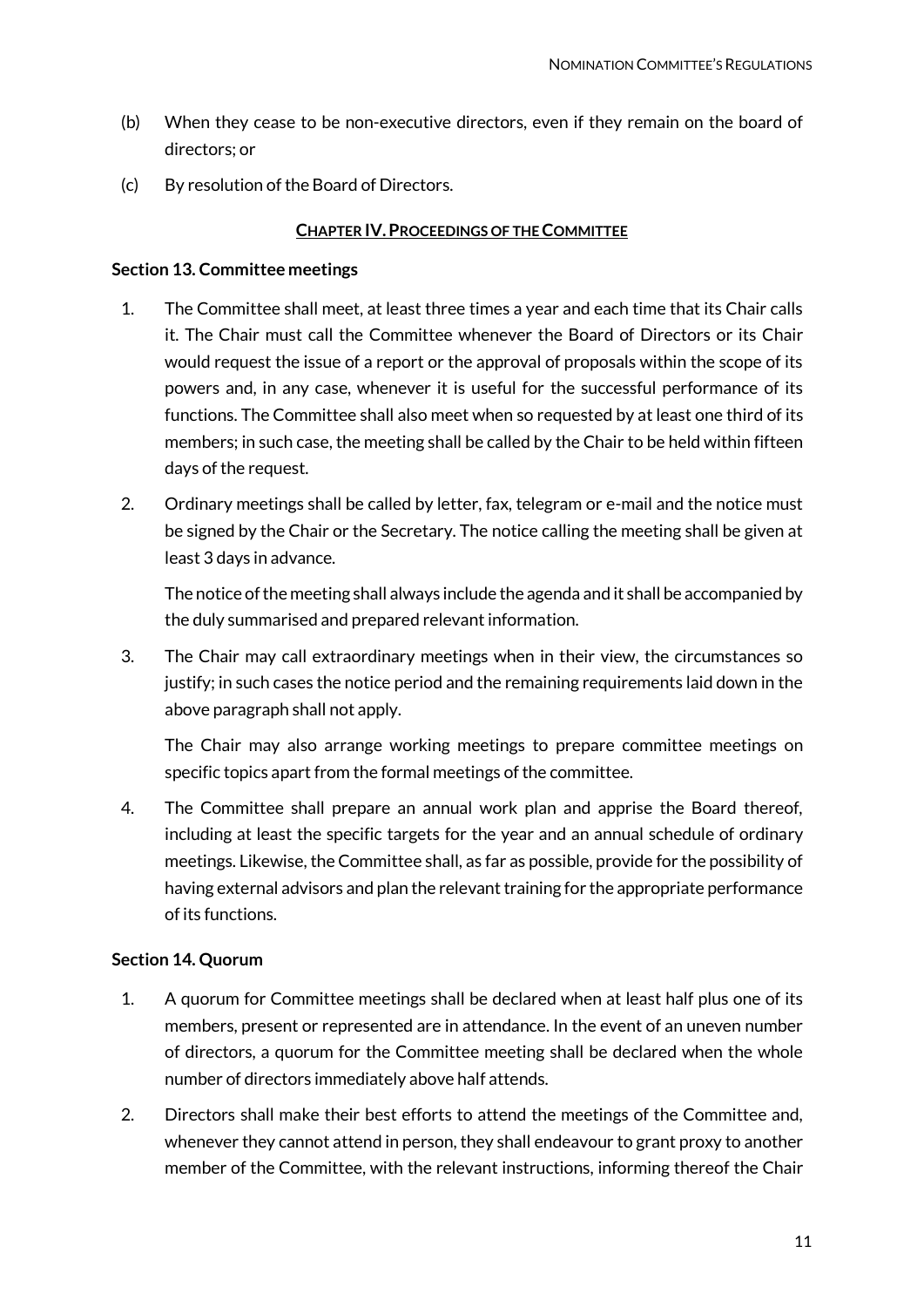of the Committee.

3. Without prejudice to the foregoing, a quorum for Committee meetings shall be declared if all its members, present or represented, unanimously accept to hold the meeting.

## <span id="page-11-0"></span>**Section 15. Venue**

- 1. Meetings of the Committee shall be held at the place designated in the notice calling the meeting.
- 2. The Committee may also pass resolutions in writing, without a meeting, pursuant to the provisions of applicable regulations. Likewise, committee meetings may be conducted via video conference or conference call system or equivalent system allowing to recognize and identify attendees, for them to communicate, speak and cast vote, all of it in real time. In any case, the meeting shall be deemed to have been held at the registered office. The Secretary of the Committee shall record in the minutes of the meetings held by these means, not only the members who attend in person or, where appropriate, by proxy granted to another director, but also those members attending the meeting via conference call, video conference or equivalent system.

## <span id="page-11-1"></span>**Section 16. Attendance**

- 1. The Committee may call executive and non-executive directors, members of Management and any employee of the Company, who shall be bound to appear before the Committee, attend its meetings and provide their assistance and access to the information available to them when the Committee so requests.
- 2. Those in attendance at Committee meetings shall not take part in any stages of the deliberations of agenda items.
- 3. Efforts will be made to ensure that presence at Committee meetings of anyone other than its members is limited to such cases where it is necessary, and for the transaction of specific items on the agenda for which they were called to

## <span id="page-11-2"></span>**Section 17. Resolutions**

- 1. Except in those cases where a larger majority is required by applicable regulations, the Articles of Association, the Board of Directors' Regulations or these Regulations, resolutions shall be passed by an absolute majority of the votes of the members attending the meeting. In case of equality, the Chair shall have a casting vote.
- 2. The deliberations and resolutions passed by the Committee shall be entered into a Book of Minutes. Minutes shall be signed by the Chair and the Secretary, or by the person acting in their stead in the meeting to which the minutes refer to. Copies and certificates of the minutes shall be authorized and issued by the Secretary with the approval of the Chair, or by the persons acting in their stead.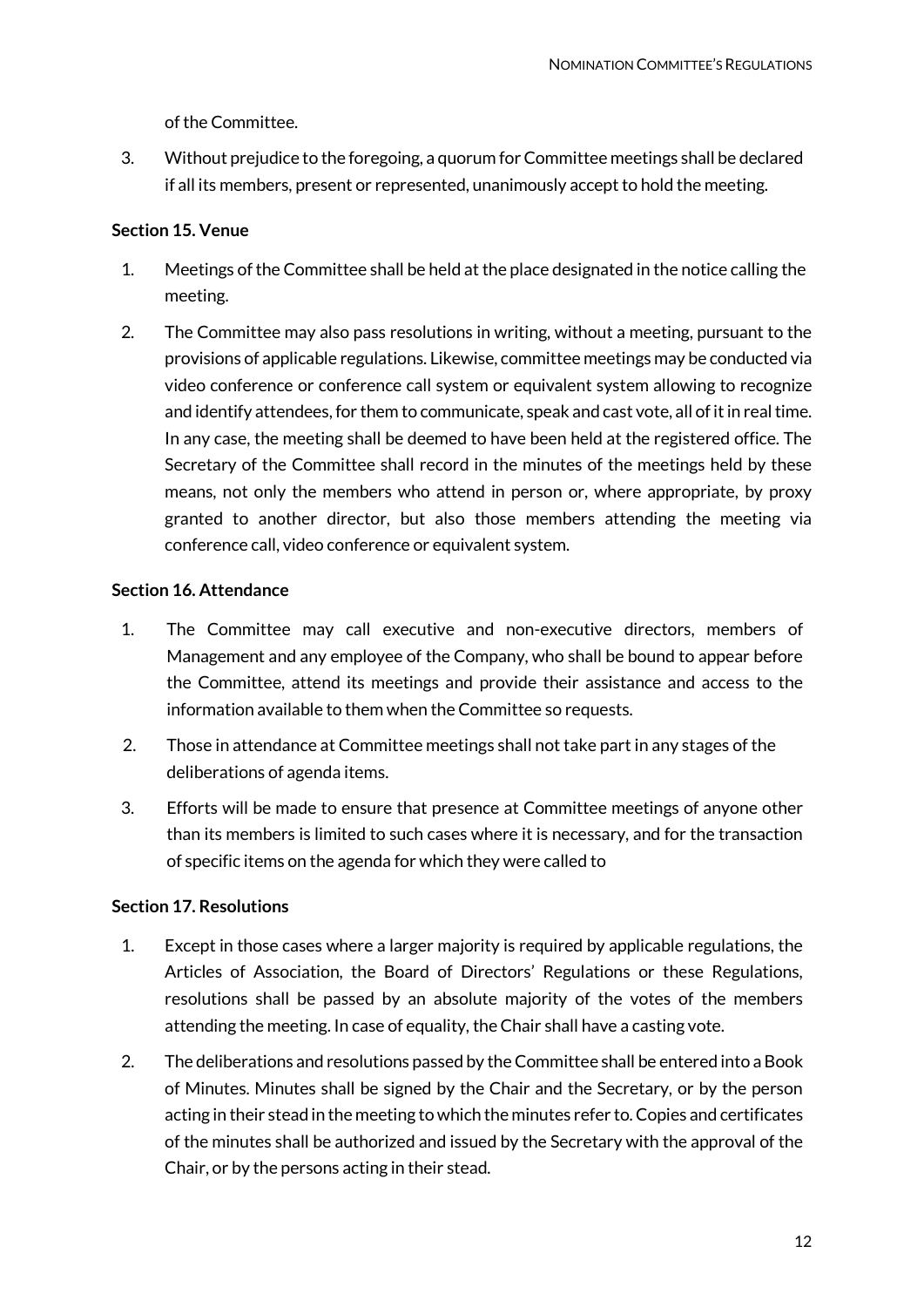## **CHAPTER V. AUTHORITIES OF THE COMMITTEE AND DUTIES OF ITS MEMBERS**

## <span id="page-12-1"></span><span id="page-12-0"></span>**Section 18. Authorities and advice**

- 1. The Committee may request, through the Secretary of the Board of Directors, access to any information or documentation available to the Company relating to matters within its purview and which it deems necessary to perform its duties.
- 2. To ensure that the Committee performs its duties at its best, it may seek the advice of external advisor, and for such purpose, the provisions of the Board of Directors' Regulations on this issue shall apply.
- 3. The Committee shall set up an induction programme for new members that ensures a minimum knowledge of the business and organizational model of the Company as well as its strategy and the scope of supervision of the Committee, which facilitates their active participation from the outset.

Such induction programme shall cover at least: (I) the role of the Committee, its responsibilities and objectives; (ii) the proceedings of all other board committees; (iii) the expected time of dedication for each officer on the Committee; (iv) an overview of the business and organizational model of the Company, its strategy and powers, and the knowledge and experience that directors must have; and, (v) the reporting obligations of the Company.

Likewise, the Committee shall arrange such periodic training sessions that it may deem appropriate for new members to properly carry out their duties.

## <span id="page-12-2"></span>**Section 19. Duties of Committee members**

- 1. Committee members shall act with independence of judgment and action with respect to the rest of the organization and carry out their duties with the utmost diligence and professional competence.
- 2. Committee members are subject as such to all the duties of directors set forth in the Board of Directors' Regulations, to the extent that they are applicable to the responsibilities discharged by the Committee.

## <span id="page-12-3"></span>**Section 20. Conflicts of interest**

Where the business to be transacted at Committee meetings directly affects any of its members or their related persons, and generally, when such member is involved in a conflict of interest situation, the proceedings provided for such purpose in the Board of Directors' Regulations shall be followed.

## **CHAPTER VI.RELATIONS OF THE COMMITTEE**

## <span id="page-12-5"></span><span id="page-12-4"></span>**Section 21. Relations with the General Meeting of Shareholders**